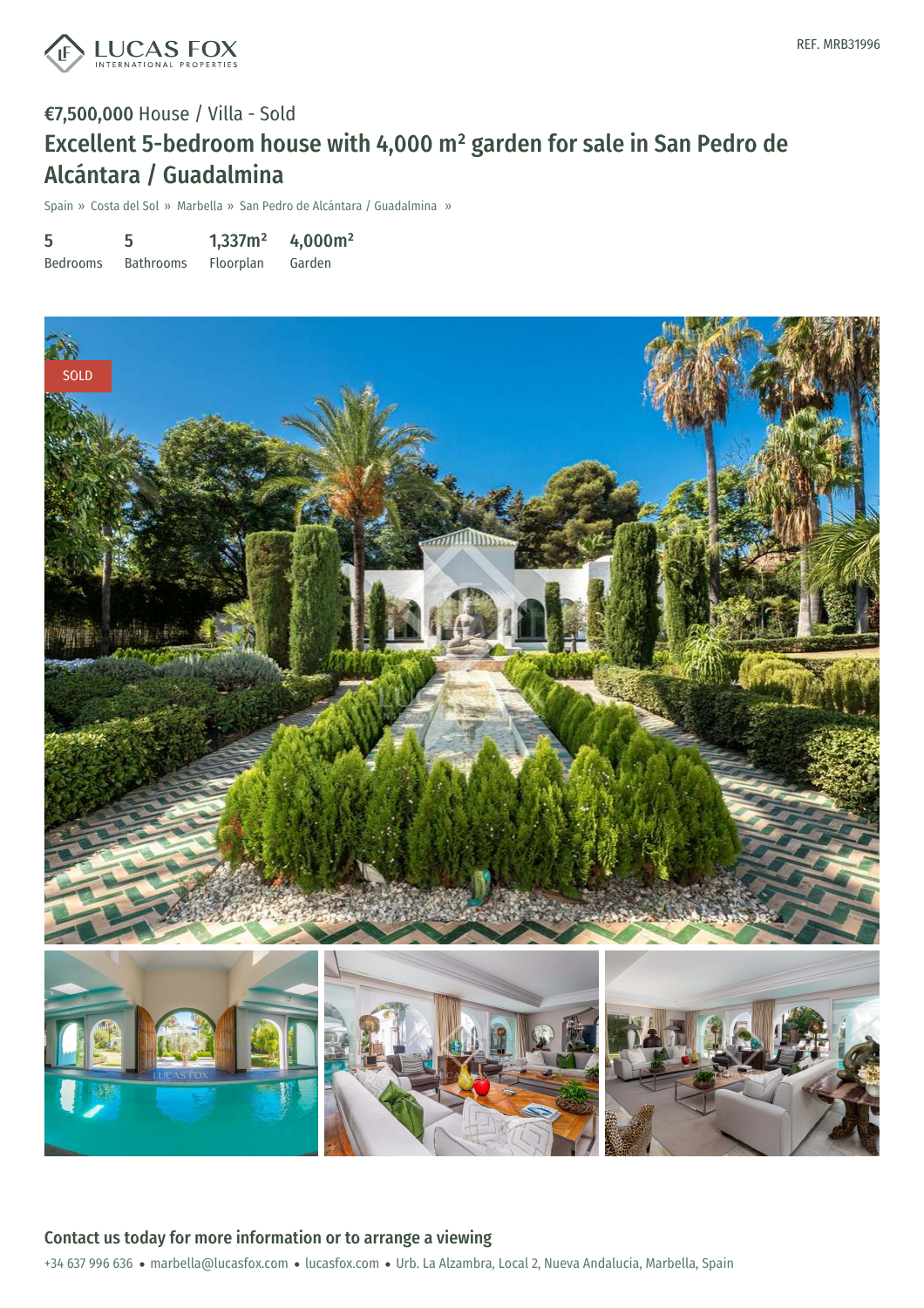

## €7,500,000 House / Villa - Sold Excellent 5-bedroom house with 4,000 m² garden for sale in San Pedro de Alcántara / Guadalmina

Spain » Costa del Sol » Marbella » San Pedro de Alcántara / Guadalmina »

5 Bedrooms 5 Bathrooms 1,337m² Floorplan 4,000m² Garden

**OVERVIEW** 

### Exclusive Arabian style residence located in the prestigious Guadalmina Baja development of Marbella.

Through beautiful wooden doors we access the residence where we are received by a large courtyard with a beautiful central fountain. Inside, the property is distributed over two levels.

On the main floor there is a large cinema room with toilet and separate entrance to the main house, large kitchen with separate dining room, three suites, an office, a living room and a beautiful main living room with a nice fireplace and views to the pool. From all the rooms on this level, there is direct access to the gardens of the property.

On the upper level there is a guest suite with a large terrace overlooking the gardens and pool of the house and the master suite with a large living area with fireplace, dressing room and a spectacular bathroom with two shower areas and a beautiful bathtub.

Outside the house there is a barbecue area, chill out area, swimming pool and beautiful gardens that remind us of the Alhambra and lead to a separate pavilion with a large indoor swimming pool.

Next to the main entrance and with an independent entrance, there is an apartment for the service staff.

Privacy and tranquillity are the hallmarks of this family residence.



[lucasfox.com/go/mrb31996](https://www.lucasfox.com/go/mrb31996) Terrace